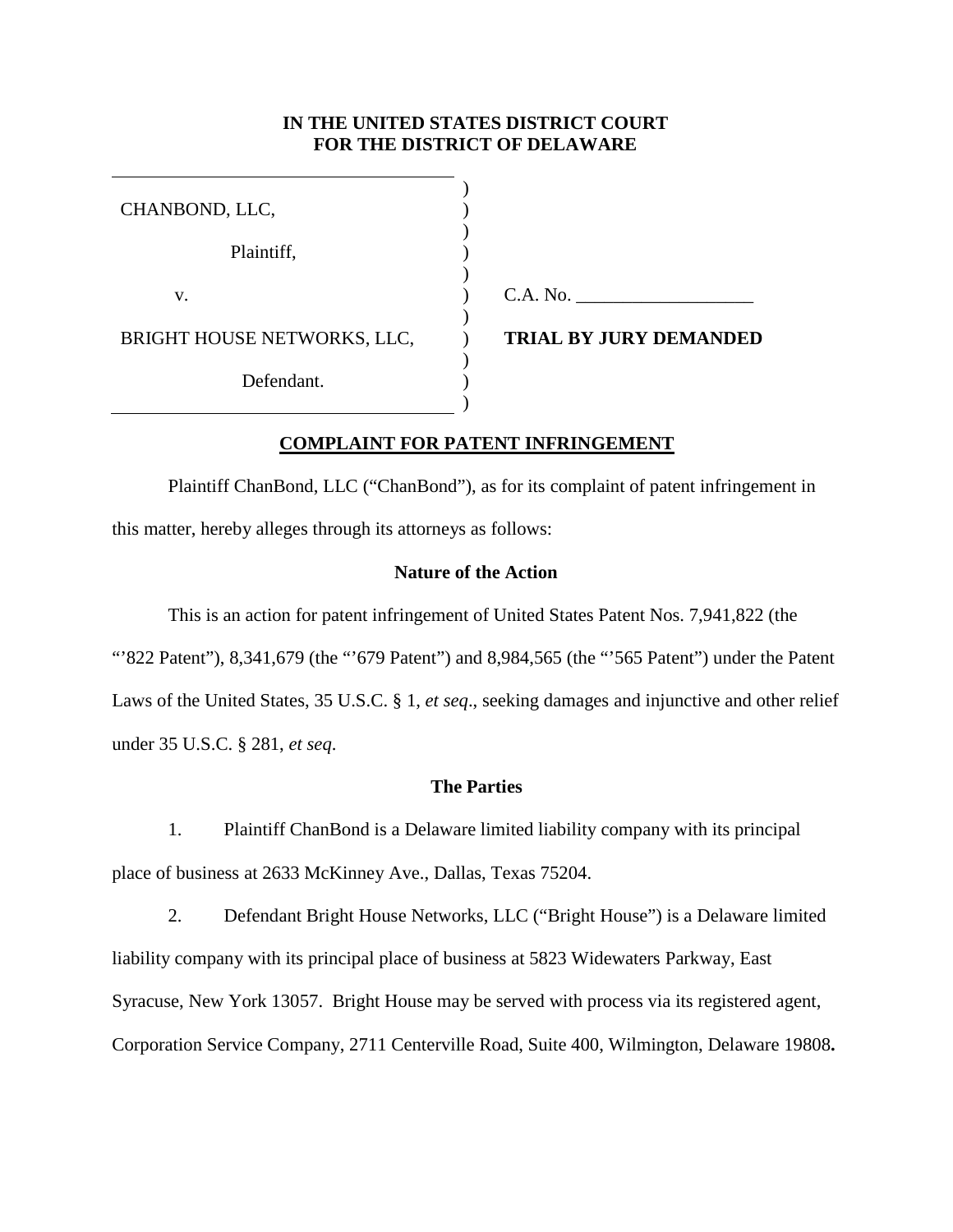#### **Jurisdiction and Venue**

3. This is an action for patent infringement arising under the Patent Laws of the United States, Title 35 of the United States Code.

4. This Court has subject matter jurisdiction over this action pursuant to 28 U.S.C. §§ 1331 and 1338(a) because the action concerns the infringement of United States patents.

5. This court has personal jurisdiction over defendant. Defendant is a limited liability company organized and existing under the laws of the State of Delaware, and defendant maintains a registered agent for service of process in Delaware. In addition, upon information and belief, defendant transacts substantial business in the State of Delaware, directly or through intermediaries, including: (i) at least a portion of the infringements alleged herein, and (ii) regularly does or solicits business in Delaware, engages in other persistent courses of conduct, maintains continuous and systematic contacts in Delaware, purposefully avails itself of the privileges of doing business in Delaware, and/or derives substantial revenue from goods and services provided to individuals in Delaware.

6. Venue is proper in this Court pursuant to 28 U.S.C. §§ 1391 and 1400(b) because, among other reasons, defendant has transacted business in the State of Delaware and defendant has committed and continues to commit acts of patent infringement in Delaware.

#### **The Patents-In-Suit**

7. On May 10, 2011, the United States Patent and Trademark Office duly and legally issued the '822 Patent, entitled "Intelligent Device System and Method for Distribution of Digital Signals on a Wideband Signal Distribution System," to its inventors, Earl Hennenhoefer, Richard Snyder and Robert Stine. The inventors assigned all rights in the '822 Patent to CBV, Inc. ("CBV"), which was founded by the inventors, and CBV assigned the '822 Patent to ChanBond,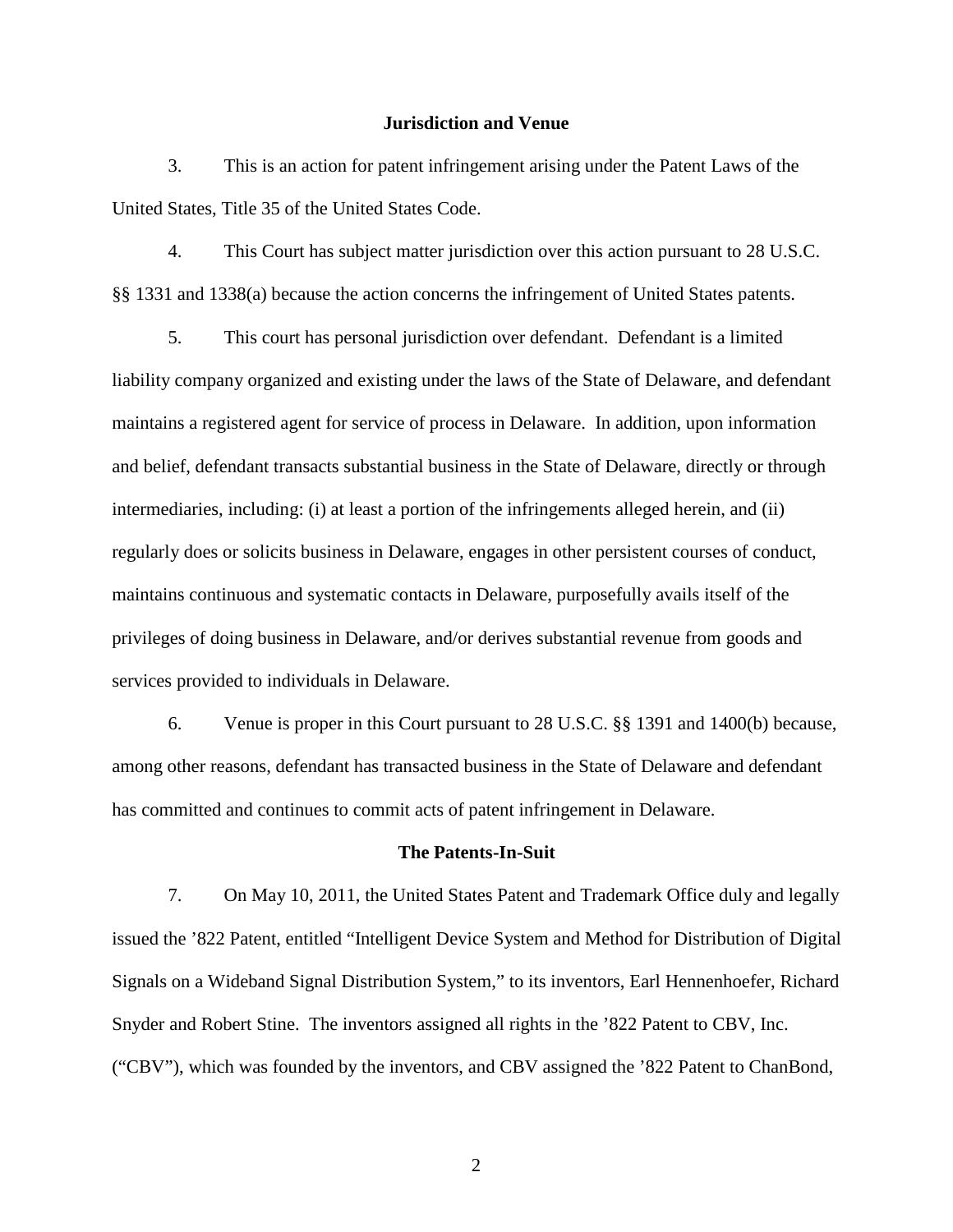including all rights to enforce the '822 Patent and to recover for infringement. ChanBond has all right, title and interest to the '822 Patent. The '822 Patent is valid and in force. A true and correct copy of the '822 Patent is attached hereto as Exhibit A.

8. On December 25, 2012, the United States Patent and Trademark Office duly and legally issued the '679 Patent, entitled "Intelligent Device System and Method for Distribution of Digital Signals on a Wideband Signal Distribution System," to its inventors, Earl Hennenhoefer, Richard Snyder and Robert Stine. The inventors assigned all rights in the '679 Patent to CBV, which was founded by the inventors, and CBV assigned the '679 Patent to ChanBond, including all rights to enforce the '679 Patent and to recover for infringement. ChanBond has all right, title and interest to the '679 Patent. The '679 Patent is valid and in force. A true and correct copy of the '679 Patent is attached hereto as Exhibit B.

9. On March 17, 2015, the United States Patent and Trademark Office duly and legally issued the '565 Patent, entitled "Intelligent Device System and Method for Distribution of Digital Signals on a Wideband Signal Distribution System," to its inventors, Earl Hennenhoefer, Richard Snyder and Robert Stine. The inventors assigned all rights in the '565 Patent to CBV, which was founded by the inventors, and CBV assigned the '565 Patent to ChanBond, including all rights to enforce the '565 Patent and to recover for infringement. ChanBond has all right, title and interest to the '565 Patent. The '565 Patent is valid and in force. A true and correct copy of the '565 Patent is attached hereto as Exhibit C.

10. Generally, the patents-in-suit are directed in improving the data transmission of wideband distribution systems. Historically, data service flows (e.g. data, web traffic, voice and video transmitted via the Internet Protocol) have been transmitted over a single channel at a fixed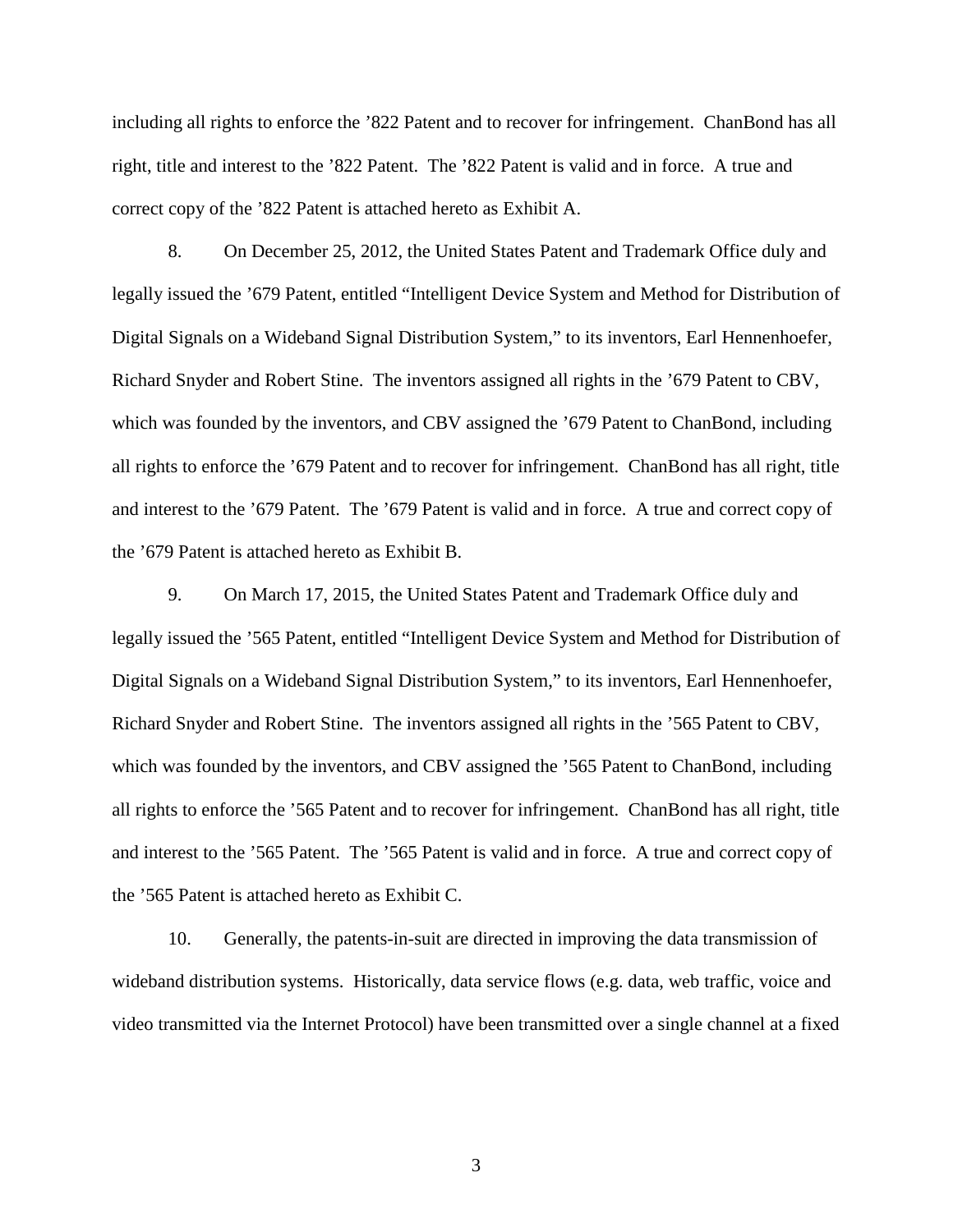bandwidth. But with the demand for transmission of more and more content at ever increasing speeds, the capabilities of a single channel transmission methodology became exhausted.

11. The patents-in-suit address and overcome, among other things, the throughput problems regarding this single channel methodology. The inventors of the patents-in-suit invented intelligent devices that allow a single data service flow (e.g. large data transmissions) to be split and modulated onto multiple channels for transmission. This transmission is then demodulated and recombined back into a single service flow for distribution to addressable devices. Using the inventions, service providers are now capable of efficiently transmitting more content at higher speeds and better quality of service.

## **COUNT I (INFRINGEMENT OF THE '822 PATENT)**

12. Plaintiff incorporates paragraphs 1 through 11 herein by reference as if set forth here in full.

13. Upon information and belief, Bright House has been and is currently directly infringing, literally or under the doctrine of equivalents, one or more claims of the '822 Patent by making, using, testing, offering to sell, and/or selling within the United States, and/or importing into the United States, without authority, cable systems and cable services that are covered by at least one claim of the '822 Patent. The accused cable systems include cable system components such as cable modem termination systems, RF transmission hardware, network monitoring equipment and customer premises equipment (*e.g.,* cable modems, embedded multimedia terminal adapters, and set-top boxes), including but not limited to components that are compliant with the Data Over Cable System Interface Specification ("DOCSIS") standard, version 3.0 or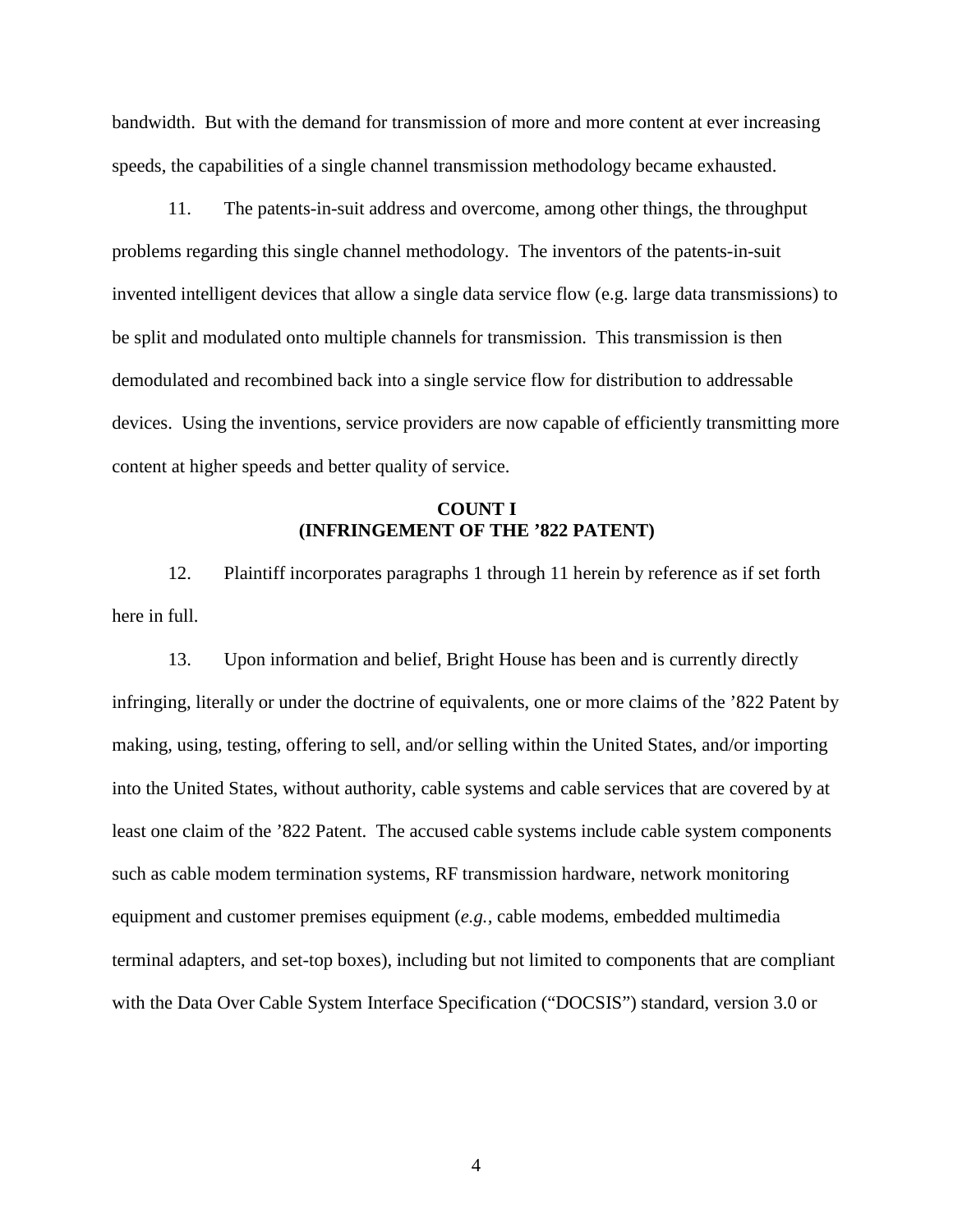higher.<sup>1</sup> More particularly, Bright House, without authority from Plaintiff, provides, operates, implements, sells, markets, imports and/or offers for sale cable systems and/or cable services that perform, are capable of performing or are provided having channel bonding functionality, including but not limited to cable systems and components that have the capability to distribute a service flow over multiple, bonded channels and/or the capability to receive a service flow over multiple, bonded channels (the "Accused Functionality"). Bright House's cable systems and components that perform or are capable of performing the Accused Functionality, and/or the use of such cable systems and components, infringe one or more claims of the '822 Patent under 35 U.S.C. § 271.

14. As a result of Bright House's unlawful infringement of the '822 Patent, Plaintiff has suffered and will continue to suffer damages in an amount to be proven at trial. Plaintiff is entitled to recover from Bright House the damages adequate to compensate for such infringement, which have yet to be determined.

15. Bright House will continue to infringe the '822 Patent unless and until it is enjoined by this Court.

## **COUNT II (INFRINGEMENT OF THE '679 PATENT)**

16. Plaintiff incorporates paragraphs 1 through 15 herein by reference as if set forth here in full.

17. Upon information and belief, Bright House has been and is currently directly infringing, literally or under the doctrine of equivalents, one or more claims of the '679 Patent by making, using, testing, offering to sell, and/or selling within the United States, and/or importing

<sup>&</sup>lt;sup>1</sup> See, e.g., http://support.brighthouse.com/Category/HSI-Modems/ ("DOCSIS 3.0 is required to support the increased download and upload speeds that are available with Turbo High Speed Internet and Lightning High Speed Internet.")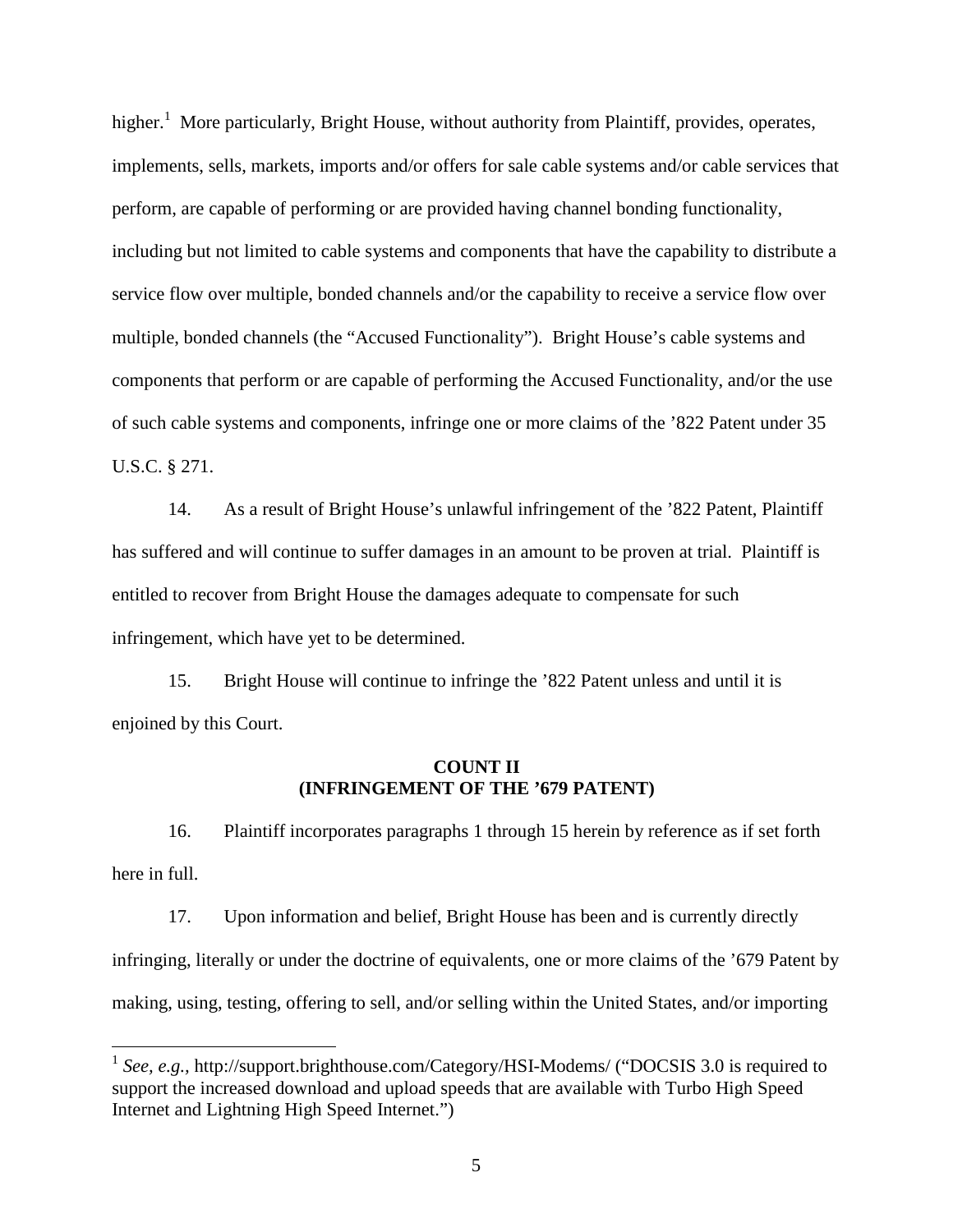into the United States, without authority, cable systems and cable services that are covered by at least one claim of the '679 Patent. The accused cable systems include cable system components such as cable modem termination systems, RF transmission hardware, network monitoring equipment and customer premises equipment (*e.g.,* cable modems, embedded multimedia terminal adapters, and set-top boxes), including but not limited to components that are compliant with the DOCSIS standard, version 3.0 or higher. More particularly, Bright House, without authority from Plaintiff, provides, operates, implements, sells, markets, imports and/or offers for sale cable systems and/or cable services that perform, are capable of performing or are provided having channel bonding functionality, including but not limited to cable systems and components that have the capability to distribute a service flow over multiple, bonded channels and/or the capability to receive a service flow over multiple, bonded channels (the "Accused Functionality"). Bright House's cable systems and components that perform or are capable of performing the Accused Functionality, and/or the use of such cable systems and components, infringe one or more claims of the '679 Patent under 35 U.S.C. § 271.

18. As a result of Bright House's unlawful infringement of the '679 Patent, Plaintiff has suffered and will continue to suffer damages in an amount to be proven at trial. Plaintiff is entitled to recover from Bright House the damages adequate to compensate for such infringement, which have yet to be determined.

19. Bright House will continue to infringe the '679 Patent unless and until it is enjoined by this Court.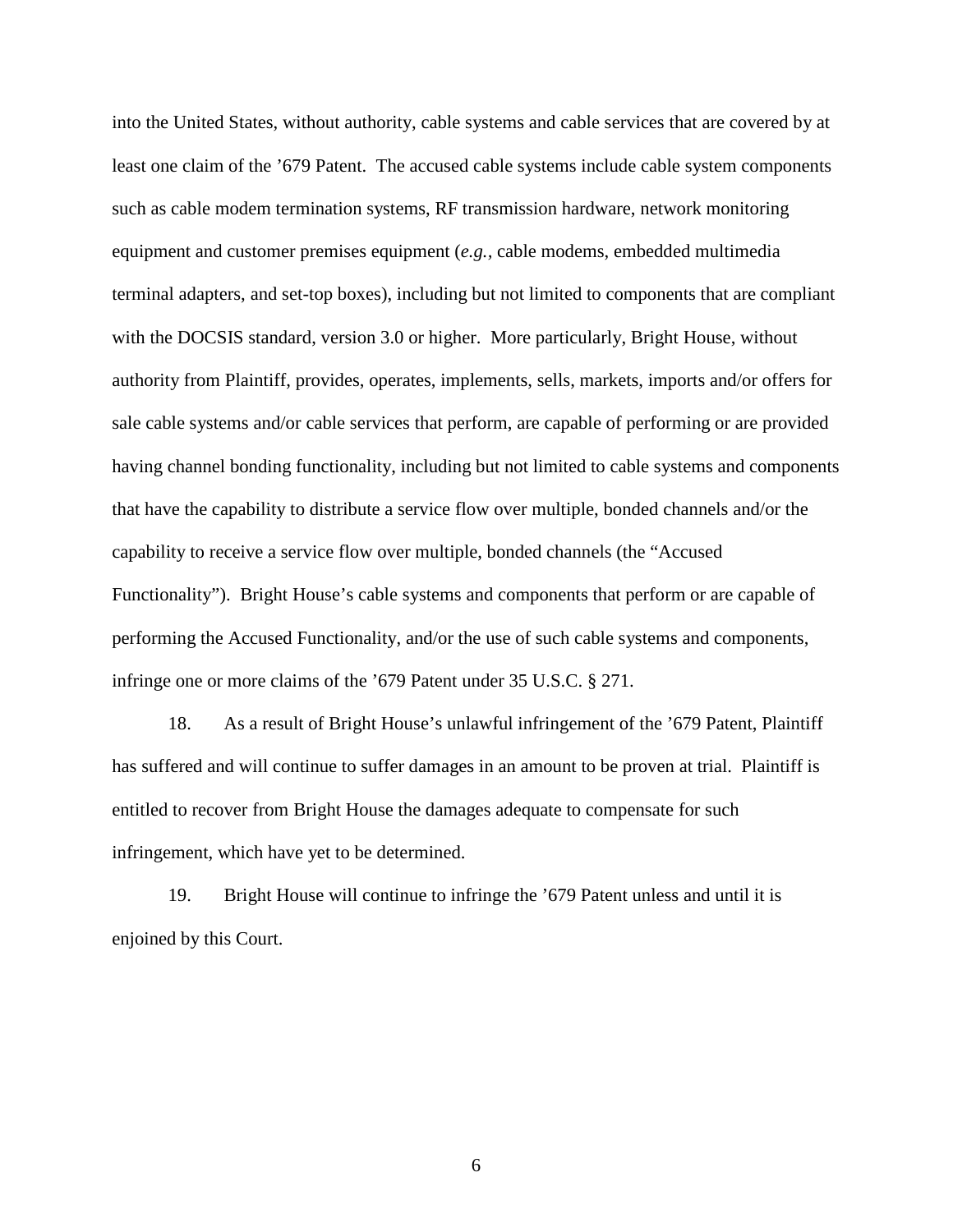## **COUNT III (INFRINGEMENT OF THE '565 PATENT)**

20. Plaintiff incorporates paragraphs 1 through 19 herein by reference as if set forth here in full.

21. Upon information and belief, Bright House has been and is currently directly infringing, literally or under the doctrine of equivalents, one or more claims of the '565 Patent by making, using, testing, offering to sell, and/or selling within the United States, and/or importing into the United States, without authority, cable systems and cable services that are covered by at least one claim of the '565 Patent. The accused cable systems include cable system components such as cable modem termination systems, RF transmission hardware, network monitoring equipment and customer premises equipment (*e.g.,* cable modems, embedded multimedia terminal adapters, and set-top boxes), including but not limited to components that are compliant with the DOCSIS standard, version 3.0 or higher. More particularly, Bright House, without authority from Plaintiff, provides, operates, implements, sells, markets, imports and/or offers for sale cable systems and/or cable services that perform, are capable of performing or are provided having channel bonding functionality, including but not limited to cable systems and components that have the capability to distribute a service flow over multiple, bonded channels and/or the capability to receive a service flow over multiple, bonded channels (the "Accused Functionality"). Bright House's cable systems and components that perform or are capable of performing the Accused Functionality, and/or the use of such cable systems and components, infringe one or more claims of the '565 Patent under 35 U.S.C. § 271.

22. As a result of Bright House's unlawful infringement of the '565 Patent, Plaintiff has suffered and will continue to suffer damages in an amount to be proven at trial. Plaintiff is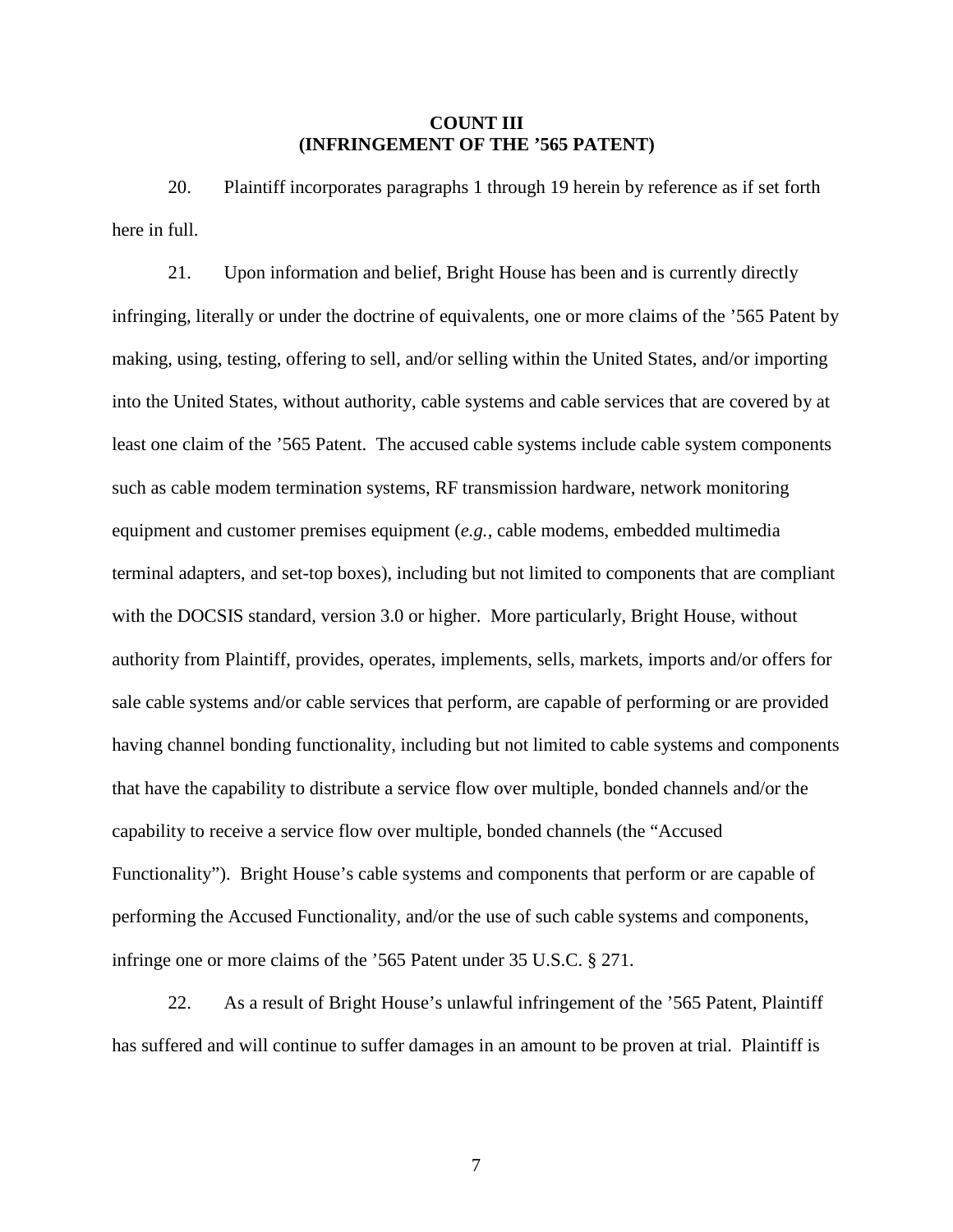entitled to recover from Bright House the damages adequate to compensate for such infringement, which have yet to be determined.

23. Bright House will continue to infringe the '565 Patent unless and until it is enjoined by this Court.

## **PRAYER FOR RELIEF**

WHEREFORE, Plaintiffs ChanBond, LLC respectfully requests that this Court enter judgment in its favor as follows:

A. Declaring that defendant has infringed, literally and/or under the doctrine of equivalents, at least one claim of each of the '822, '679 and '565 Patents;

B. Awarding to Plaintiff the damages to which it is entitled under 35 U.S.C. § 284 for defendant's past infringement and any continuing or future infringement, including compensatory damages;

C. Awarding Plaintiff costs (including all disbursements) and expenses incurred in this action;

D. Awarding Plaintiff pre- and post-judgment interest on its damages; and

E. Awarding Plaintiff such other and further relief in law or in equity as this Court deems just and proper.